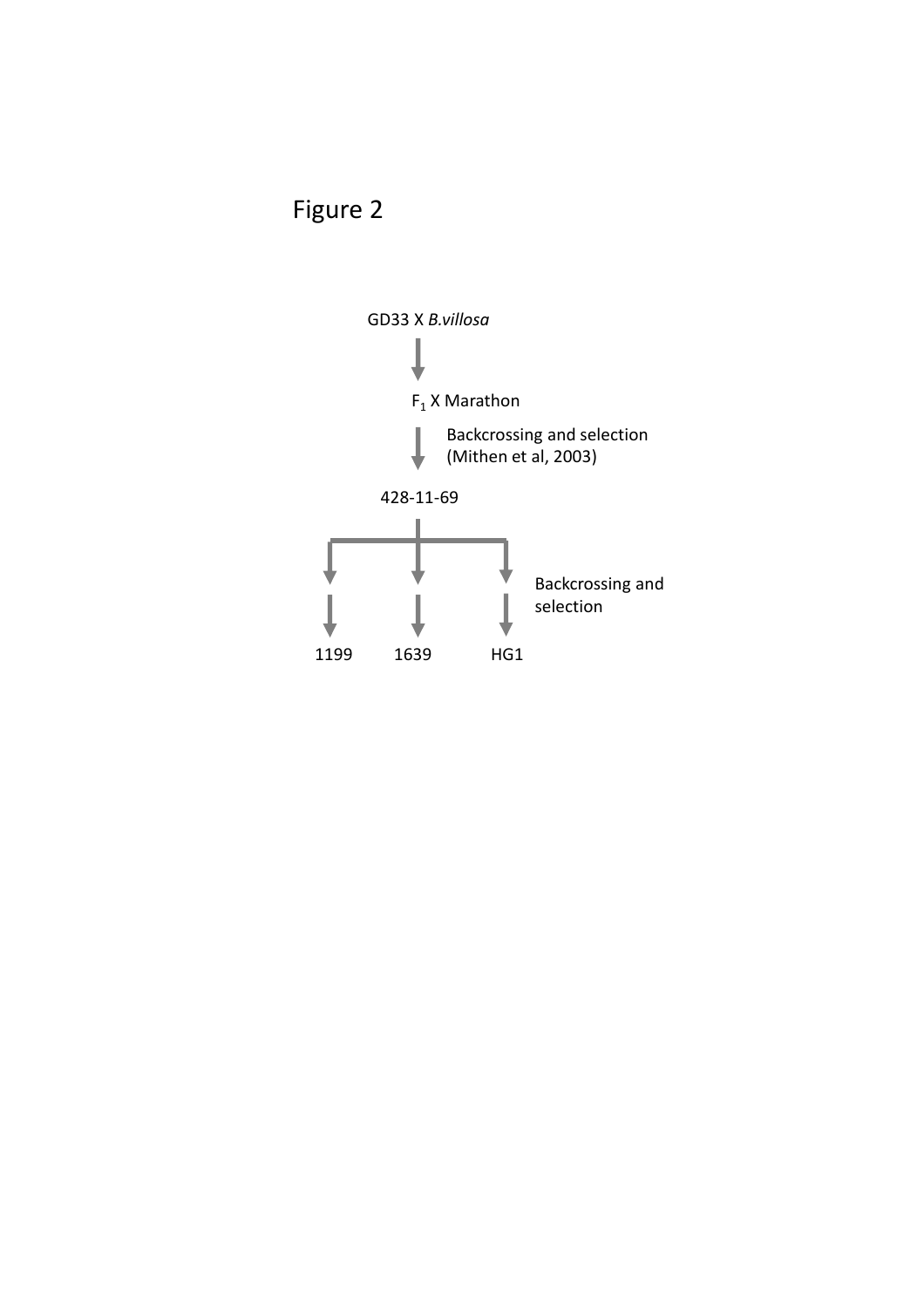

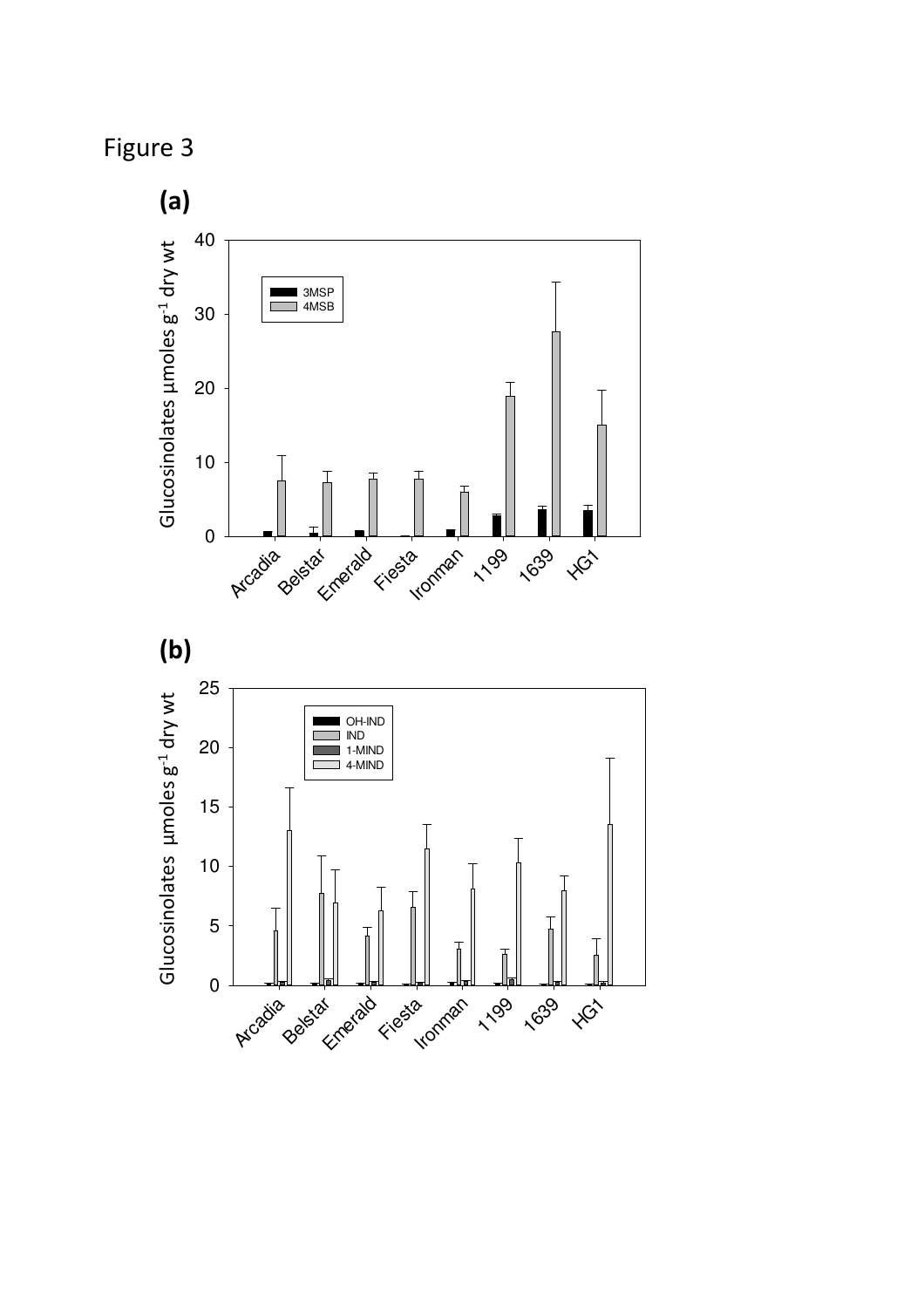Figure 4

(a)





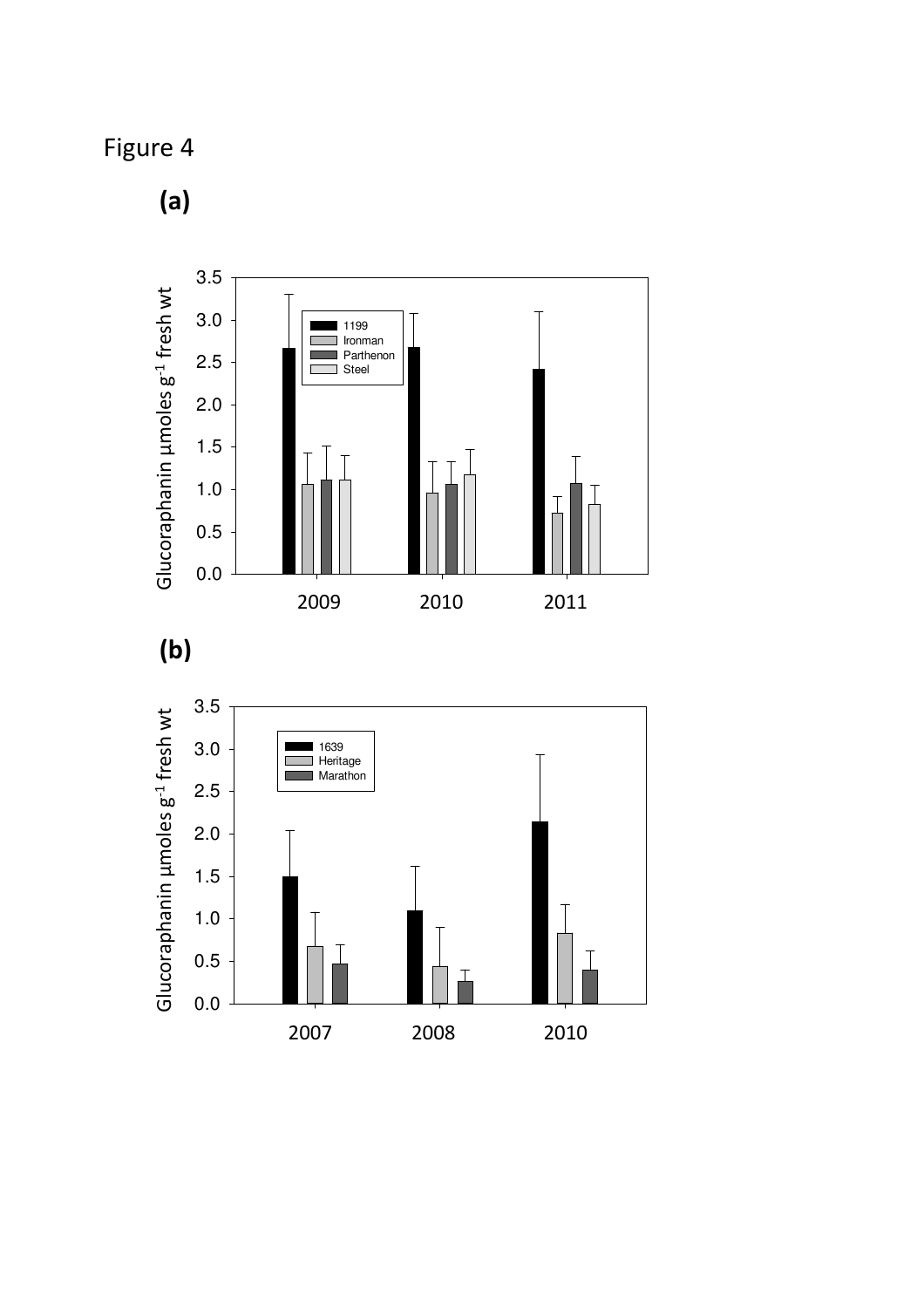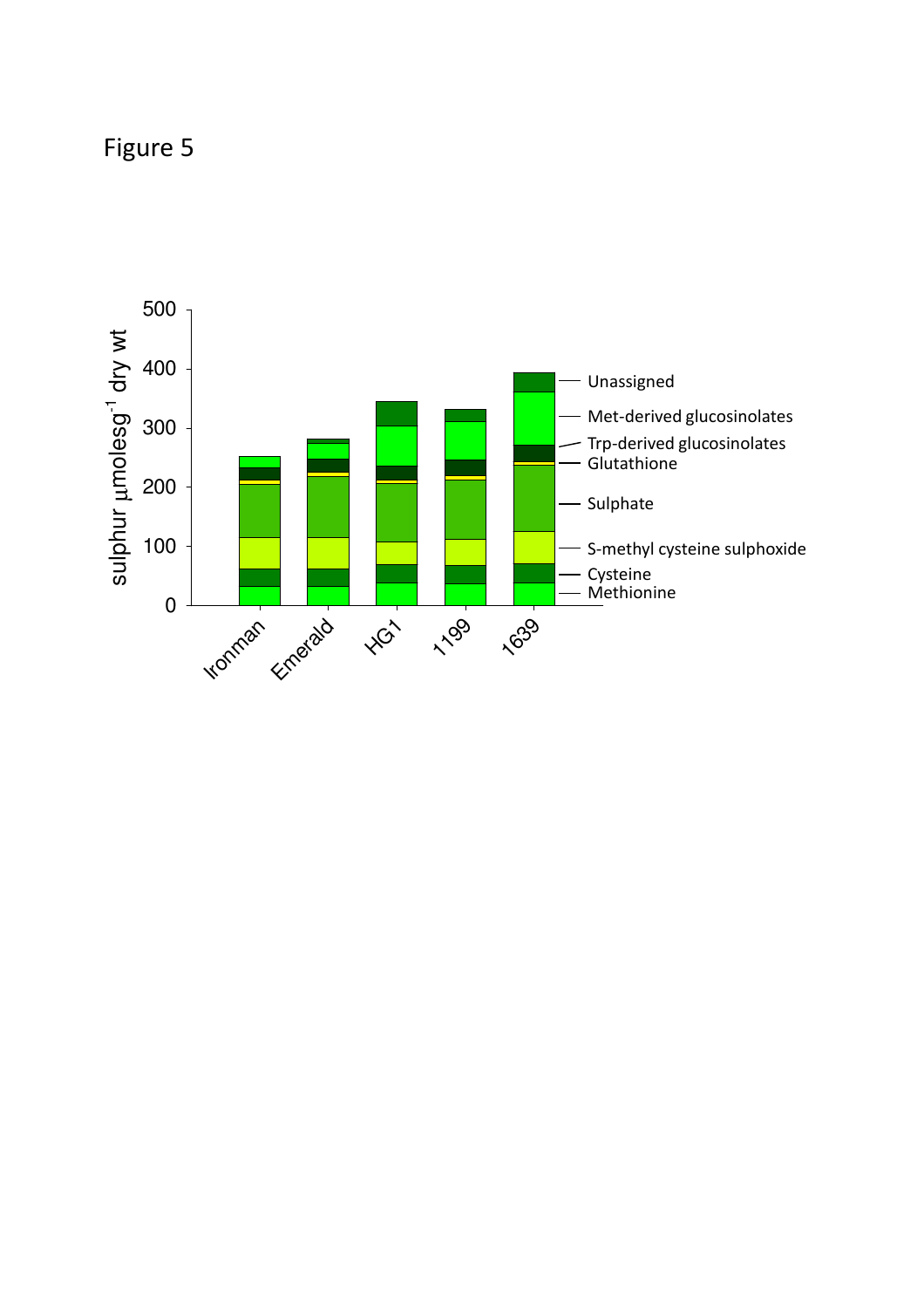$(a)$  (b)

#### **SNPs indicative of B. villosa introgression**



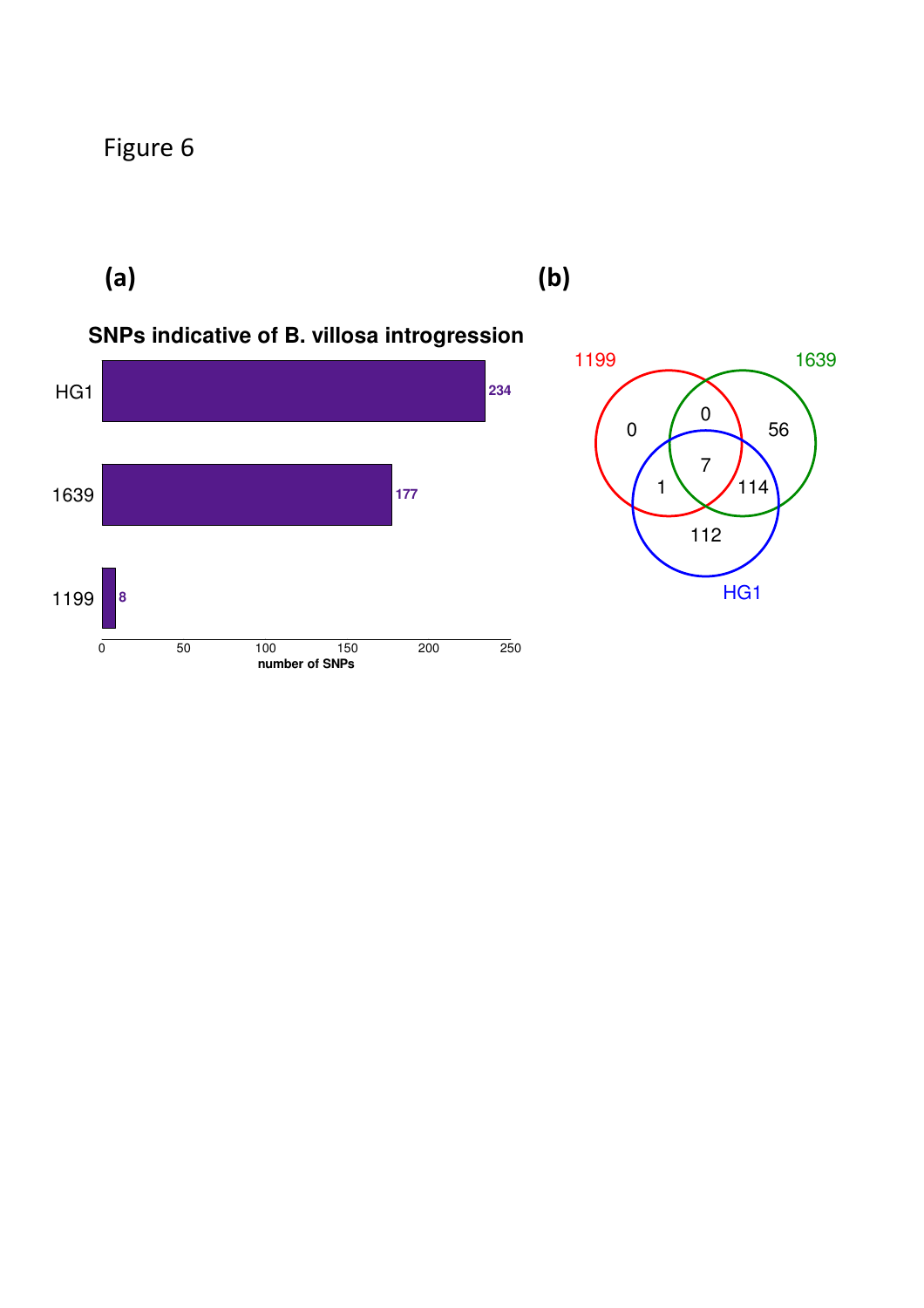